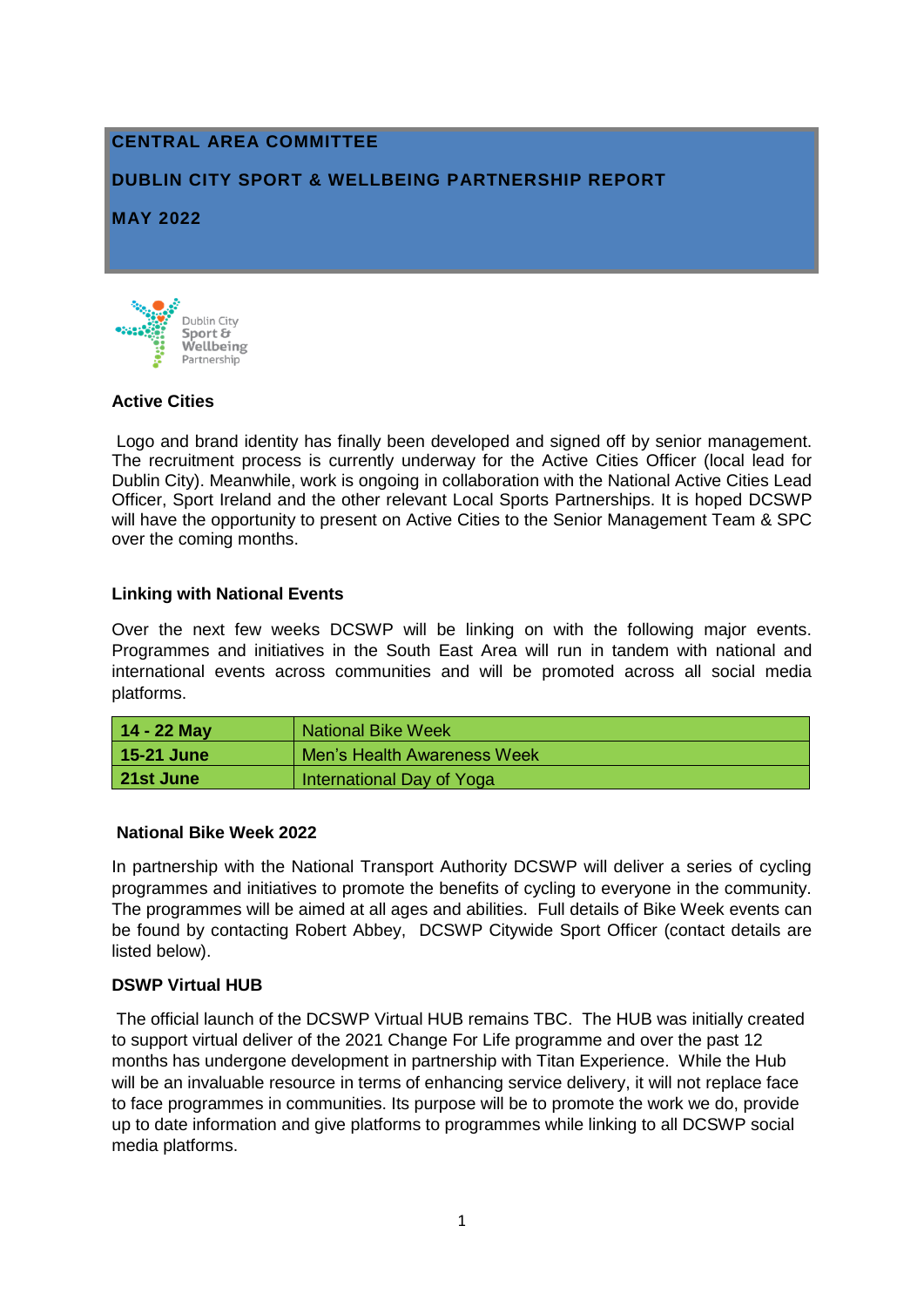Details on all programmes can be found by contacting officers/DCSWP admin staff on the contact details outlined at the end of the report or online at:

- > Twitter: @dccsportsrec
- Facebook: DublinCitySportandWellbeing
- $\triangleright$  Instagram: @dublincitysportandwellbeing
- Dublin City Sport & Wellbeing Partnership Virtual Hub: [dcwsphub.ie](http://www.dcswphub.ie/) ( official launch TBC).
- Email: [sports@dublincity.ie](file://///dccdata/cande/Shared/EandC/Sport%20&%20Wellbeing%20Partnership/Communications/Area%20Committee%20Reports/Reporting%202022/South%20East%20Area/sports@dublincity.ie)

#### **Return to Sport and Physical Activity Grant 2022**

Sports clubs and community groups operating within the administrative area of Dublin City Council have been invited to apply for financial assistance to cover costs associated with a full return to sport and physical activity after the lifting of restrictions. The grant is funded by Sport Ireland and administered by the Dublin City Sport & Wellbeing Partnership.

The grant was advertised on Tuesday 1<sup>st</sup> March and the closing date for applications was Monday 21<sup>st</sup> March.

 $\geq$  95 applications were received from local clubs in total for 2022. Grant applications are currently being processed by DCSWP administration staff.

Grant information and advice can be found on the DCSWP page on the main DCC website:

<https://www.dublincity.ie/residential/sports-and-leisure/dublin-city-sport-wellbeing-partnership>

#### **NOTE: The Sport For Young People Club Small Grant Scheme will be advertised in the coming weeks.**

#### **Orienteering**

The DCSWP orienteering sub group contimues to engage with the Irish Orienteering Association in relation to facilitate a ready to go training day for DCSWP officers to maximise delivery of this initiative across communities including the Central area.

#### **Central Area April/May Programme Highlights**

#### **Change For Life / Underactive Communities**

The following Change For (CFL) programmes continue in April in the Central area over the next period:

| Programme: | <b>Activity:</b> | <b>Target Group:</b> | Day/Time:      | Location:   |
|------------|------------------|----------------------|----------------|-------------|
| <b>CFL</b> | Multi-Sport      | 18-60                | Tuesday 6-7pm  | Aughrim ST  |
|            |                  | years(mixed)         |                |             |
| <b>CFL</b> | Multi-Sport      | 18-60                | Friday 10-11am | Aughrim St. |
|            |                  | years(mixed)         |                |             |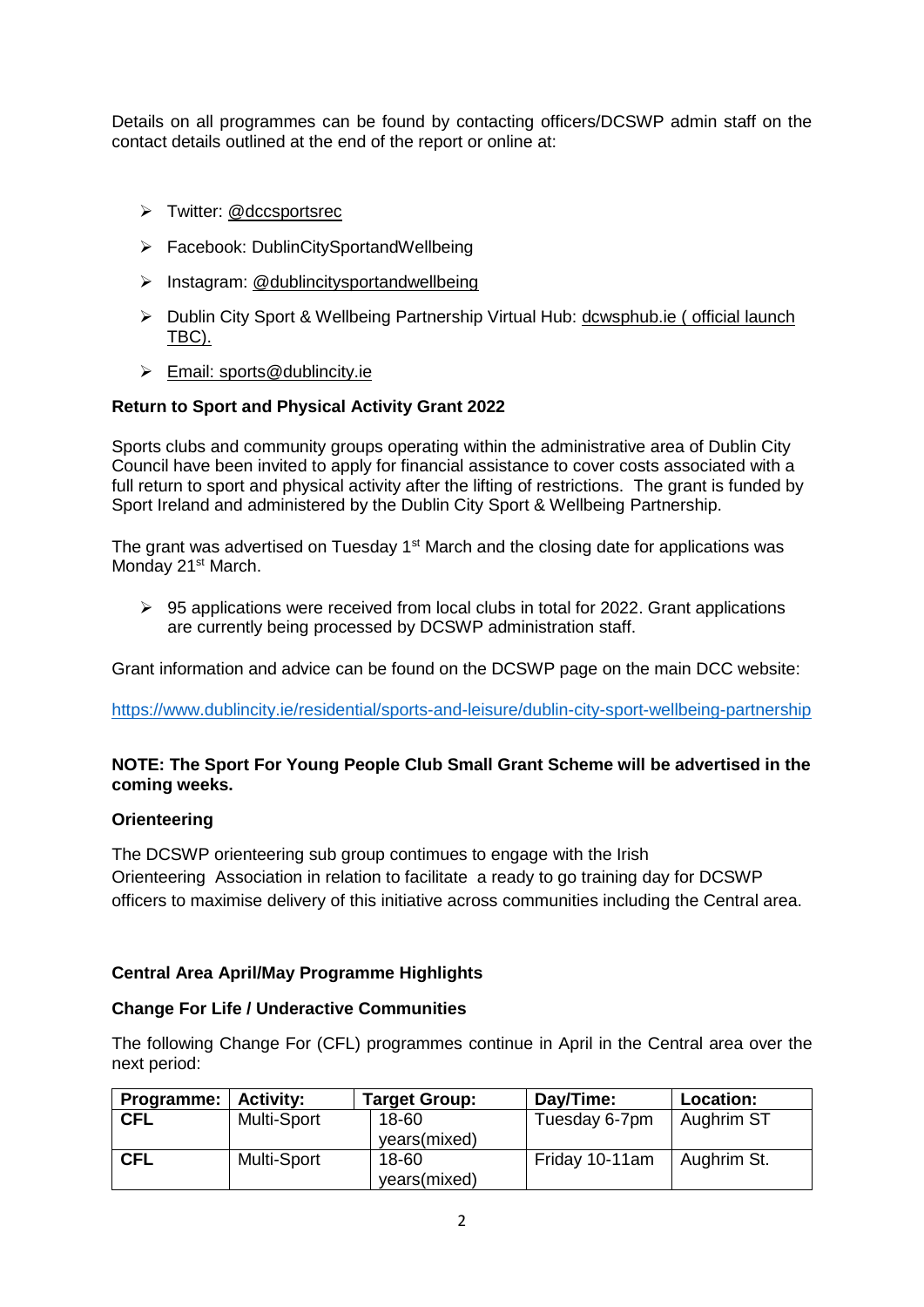| <b>CFL</b> | Yoga & Pilates             | $55+$ (mixed)    | Thursday 10-<br>11am   | Aughrim St                                  |
|------------|----------------------------|------------------|------------------------|---------------------------------------------|
| <b>CFL</b> | Couch to<br>Parkrun        | 18+years (mixed) | Wed 10-11am            | <b>Griffith Park</b>                        |
| <b>CFL</b> | Strength &<br>Conditioning | 18+years (mixed) | Friday 10-11am         | <b>Griffith Park</b>                        |
| <b>CFL</b> | Yoga                       | 18+years (mixed) | Monday 11.30-<br>12.30 | Our Lady<br><b>Delours Parish</b><br>Centre |

#### **Forever Fit - Older Adults (Age 55+ years)**

- $\triangleright$  The Forever Fit/Move For Health mobility and fitness programmes is a Mobility & Fitness Class aimed underactive older adults age 55+ years (mixed). The programme is delivered every Thursday from 10am in Ballybough Youth & Firness centre.
- $\triangleright$  The Activator Poles Programmes is 50 minute walking programmes incorporating activator poles. The programme continues every Tuesday morning from 11am -12 noon in John Paul Park Cabra.
- The Go For Life Golden Wonder programme continues every Monday from 1-2pm in Cabra Parkside
- $\triangleright$  Dunard Court Men's programme which combines cycling, walking and rowing. Continues every Thursday from 10am – 12 noon.

#### **GAGA/Women In Sport**

The Women in Sport 12 -week couch to 3, 5 and 10k run, jog or walk programme launched during the Women in Sport Week in March and is ongoing over the next period. The programme offers free training in local parks to participants and free entry to the VHI Women's mini marathon in June on conclusion of the programme. Programmes are delivered in partnership with the NEIC and local services.

 $\triangleright$  In the Central area the training programme is delivered every Tuesday from 10am in Ierne Sports Club , every Thursday from 10am in Ballybough Youth Community and every Wednesday from 5pm as part of the St. Laurence O'Toole Walk To Jog group programme.

#### **Sport Inclusion (Champions) – People with Physical, Intellectual and Sensory Disabilities**

The Champions multi-sport and fitness programmes is delivered in partnership with Work Options and the HSE. The programme is aimed at adults age 18+ years and is delivered every Friday in Aughrim St. Centre from 11am.

#### **Underactive Adults**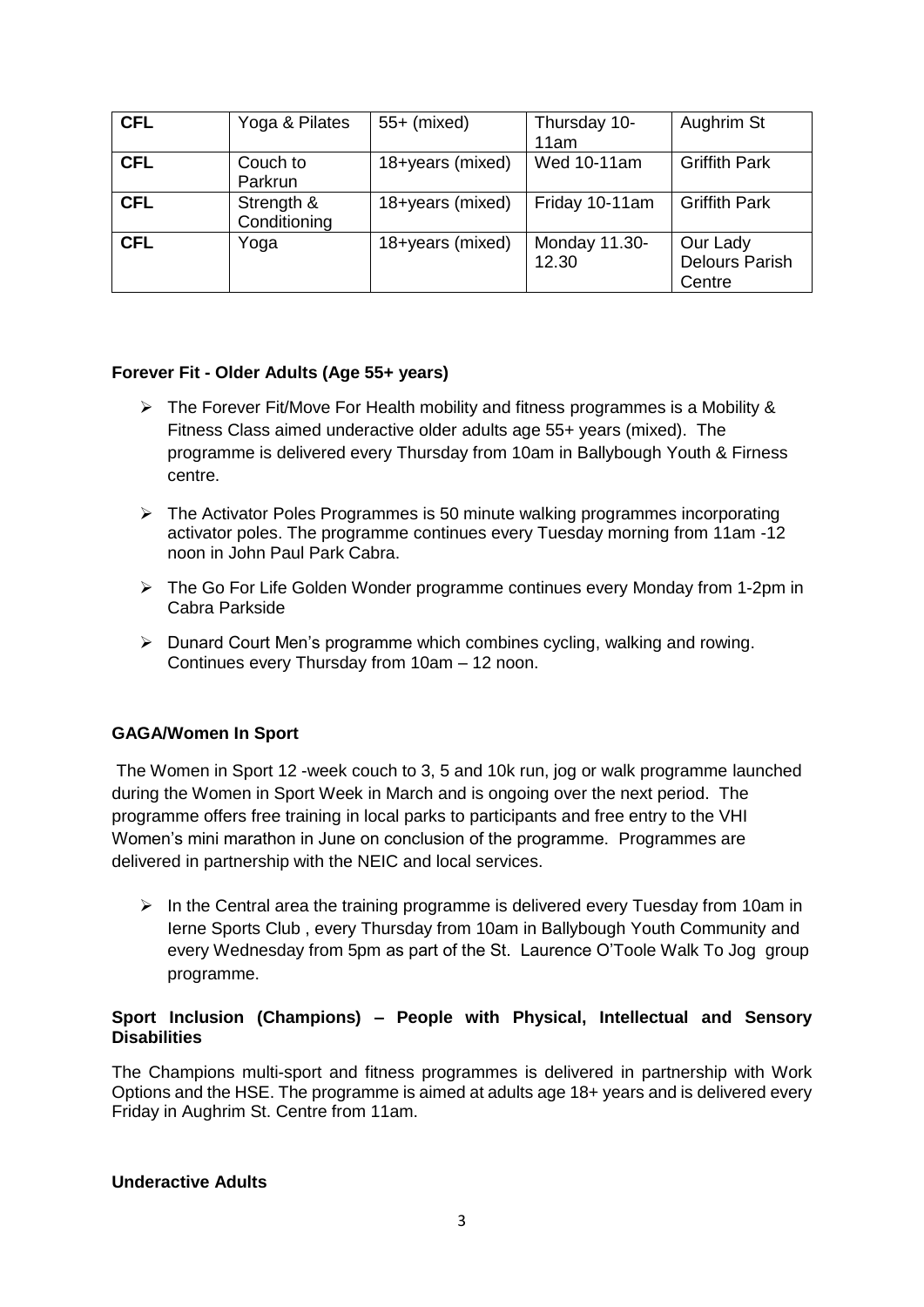- $\triangleright$  DCS&WP Hill and Trail Walking programme is aimed at adults age 40 + Years. The aim of the programme is to facilitate local walking groups and create pathways for healthier communities in the long-term. The walks are also beneficial from a social and mental health perspective. The programme is delivered in partnership with Ballyfermot Adventure centre and take place every Tuesday in the Dublin and Wicklow Mountains.
- $\triangleright$  The Yoga for beginners programme is aimed at adults age 18+years continues every Friday from 10 am over the next period in in Ballybough Youth & Fitness Centre.

#### **Youth At Risk (Young people age 10-21 years)**

Youth at risk programmes aim provide viable outlets for young people to take part in and enjoy sport and physical activity on an ongoing basis thereby mitigating ant-social activity/behaviour. Programmes are delivered in partnership with various partners including local Youth Services and An Garda Síochána

- $\triangleright$  The Football drop-in/Recovery through Sport programme is delivered in partnership with the Chrysalis Drug Task Force Agency. The initiative is aimed at males age 18- 30 years and continues during March every Friday in Grangegorman College.
- $\triangleright$  The Just Ask sport drop-in programme is an after-school ongoing multi-sport initiative aimed at young people age 10-15 years (mixed) from the Dublin 7 area. The programme is delivered in partnership with D7 Just Ask Youth Services and takes place every Wednesday and Thursday from 3-4pm in the Greek St. Astro pitches.
- Evening Football leagues aimed at males age 13-16 years are due to resume in April in partnership with Central Area FAI Co-funded officers.

#### **Health Promotion Update (Citywide)**

The DCSWP Health Promotion Officer continue to deliver and facilitate the following programmes on a citywide basis in partnership with the HSE:

- $\triangleright$  The Digital Equalities Project which is a virtual pulmonary rehab exercise classes & living well programme ( referral only through HSE).
- $\triangleright$  The 'We can Quit' is a HSE Holistic programme aimed at adults to assist them in giving up smoking . DCSWP provide the physical activity & exercise part of the programme to support participants on their journey.

#### **Central Area Co-Funded Programmes**

#### **Athletics in the Community**

DCSWP Athletics Officers continue to assist DCSWP in the planning and delivery of the primary school's cross-country event 2022. The final cross country school event will take place on the following date and locations and participants will include students from the Central Area:

 $\triangleright$  Wednesday 11<sup>th</sup> May – Ringsend Park

#### **Boxing in the Community**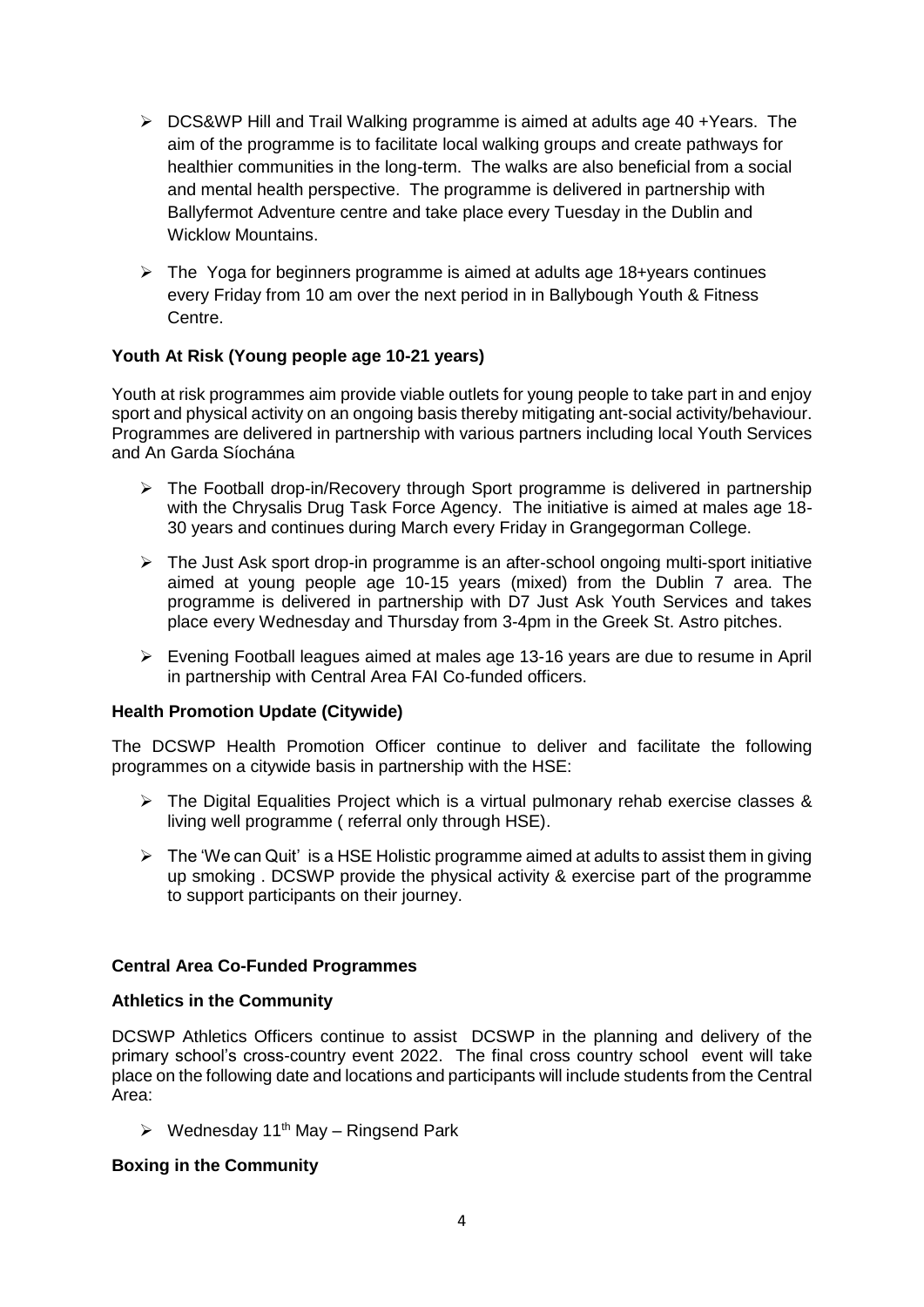The Central area Boxing Officer continues to engage with primary, secondary schools (Transition Year) and clubs in the area in relation to the IABA Startbox Bronze, Silver and Gold programme and the Olympic Education programme.

- $\triangleright$  In the Central Area the following schools/clubs continue to engage with the Startbox programme:
- $\triangleright$  St Joseph's National School East Wall
- Central Model National Junior School
- ▶ Central Model National Senior School
- ▶ St Mary's National School, Dorset Street
- Drumcondra National School
- Laurence O'Toole's National (Girls) School
- $\triangleright$  Belvedere Youth Club
- CASPR Youth Club

#### **Cricket in the Community**

- $\triangleright$  Schoolvard cricket sessions in the Central area continue in St John Bosco's BNS, Cabra every Friday from 1-2pm (males age 5-13 years).
- $\triangleright$  Tape Ball Cricket is adaptation of the traditional game and in the Central area sessions take place every Sunday from 11am – 1pm aimed at all ages.

#### **Football in the Community**

FAI Development Officers continue to engage with Central Area schools through grassroots programmes, DCSWP Youth at Risk and Older Adult programmes (Walking football). Officers also support local clubs by proving various training supports in areas such as coaching, safeguarding and governance.

#### **Rugby in the Community**

IRFU Rugby Development Officers continue to engage with schools in the Central area. Programmes include tag (non-contact) and contact programmes culminating in inter-school blitzes. Easter Camps will be delivered and Summer camps are in the planning stages.

**For full details of Co-funded programmes and/or a list of local schools currently being engaged with in the area please contact Dee O'Boyle, DCSWP at [dee.oboyle@dublincity.ie](mailto:dee.oboyle@dublincity.ie)**

#### **Training for 2022:**

- ▶ Online Safeguarding Training to support compliance in local clubs and organisations Safeguarding 1, 2 & 3 delivered on an on-demand basis.
- Disability & Inclusion and Autism in Sport training programmes delivered in partnership with CARA.
- $\triangleright$  First Aid/PHECC (pre-hospital emergency care training for adults in the community).